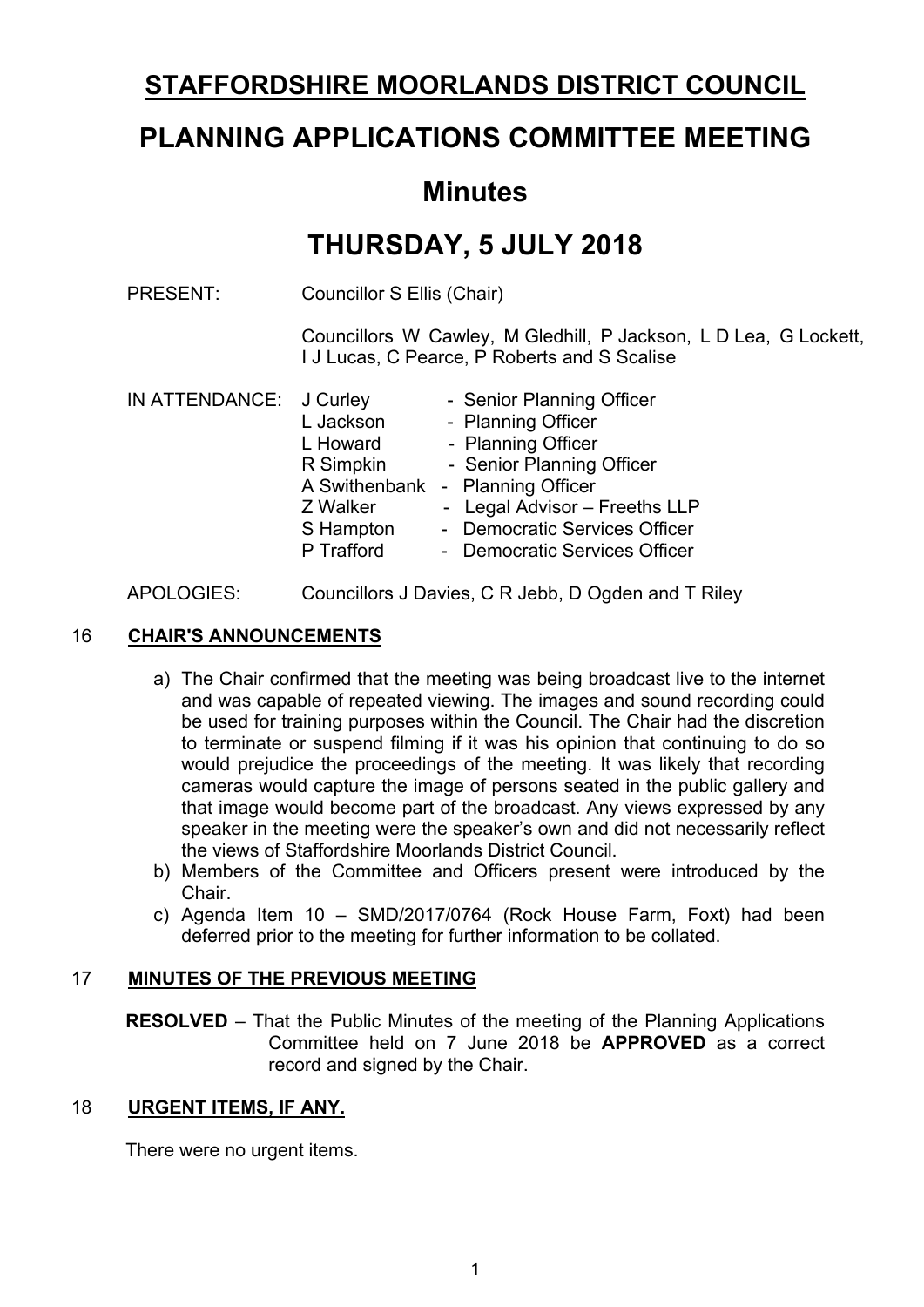## 19 **DECLARATIONS OF INTEREST**

The following declarations were made at this point unless otherwise stated:-

| <b>Agenda Item</b>                                                                              | <b>Member Declaring</b><br><b>Interest</b>                                                                  | <b>Nature of Interest</b>                                                                             |  |  |
|-------------------------------------------------------------------------------------------------|-------------------------------------------------------------------------------------------------------------|-------------------------------------------------------------------------------------------------------|--|--|
| Agenda Item 6-<br>SMD/2018/0285-<br>Deepdale, Birchall Lane,<br>Leek                            | Cllrs. Cawley, Ellis,<br>Gledhill, Jackson, Lea,<br>Lockett, Lucas, Pearce,<br><b>Roberts &amp; Scalise</b> | "Other" - Speaker is an ex-<br>SMDC employee                                                          |  |  |
| Agenda Item 7 -<br>SMD/2017/0680-                                                               | Cllrs. Cawley, Ellis,<br>Gledhill, Jackson, Lea,<br>Lockett, Lucas, Pearce,<br><b>Roberts &amp; Scalise</b> | "Other" – 1 Speaker is an ex-<br>SMDC Employee, 1 is a<br><b>Leek Town Councillor</b>                 |  |  |
| The Moorings, Birchall<br>Lane, Leek                                                            | CIIr. Ellis                                                                                                 | "Other" - Knows speaker                                                                               |  |  |
|                                                                                                 | Cllr. Cawley                                                                                                | Lobbied - No response                                                                                 |  |  |
| Agenda Item 8-<br>SMD/2018/0321-<br>Land North East of<br>Rivendell Lane, Leek                  | Cllrs. Cawley, Ellis,<br>Gledhill, Jackson, Lea,<br>Lockett, Lucas, Pearce,<br>Roberts & Scalise            | "Other" – Speaker is an<br><b>SMDC Councillor</b>                                                     |  |  |
| Agenda Item 9-                                                                                  | CIIr. Ellis                                                                                                 | "Other" - Involved in prior<br>discussions with the<br>Applicant                                      |  |  |
| SMD/2018/0231-<br>Land adjacent to<br>Prospect House Farm,<br>Sutherland Road,                  | Cllrs. Cawley, Ellis,<br>Gledhill, Jackson, Lea,<br>Lockett, Lucas, Pearce,<br>Roberts & Scalise            | "Other" – 1 Speaker is an ex-<br>SMDC Employee, 1 is a<br><b>Leek Town Councillor</b>                 |  |  |
| Longsdon                                                                                        | Cllrs. Ellis, Jackson,<br>Lea, Lockett, Pearce &<br><b>Scalise</b>                                          | "Other" – Speaker is<br>Conservative M.P.'s agent                                                     |  |  |
| Agenda Item 11 -<br>SMD/2017/0497-                                                              | Cllrs. Cawley, Ellis,<br>Gledhill, Jackson, Lea,<br>Lockett, Lucas, Pearce,<br><b>Roberts &amp; Scalise</b> | "Other" – 2 speakers are ex-<br>SMDC employees.<br>Lobbied - No response                              |  |  |
| Ivy Cottage, Tythe Barn,<br>Alton                                                               | Cllrs. Ellis, Pearce &<br><b>Roberts</b>                                                                    | "Other" – Members of<br><b>Conservation Liaison Panel</b><br>(Declared when item 16 was<br>discussed) |  |  |
| Agenda Item 12 -<br>SMD/2017/0635-<br>Highfield, Leek                                           | Cllrs. Cawley, Ellis,<br>Gledhill, Jackson, Lea,<br>Lockett, Lucas, Pearce,<br>Roberts & Scalise            | "Other" – Speaker is an ex-<br>SMDC employee                                                          |  |  |
| Agenda Item 13-<br>SMD/2018/0320-<br>Land adjacent to The<br>Bungalow, High Street,<br>Kingsley | Cllr. Lucas                                                                                                 | <b>Disclosable Pecuniary</b><br>Interest - Next door<br>neighbour to the application<br>site          |  |  |
| Agenda Item 14 -<br>SMD/2018/0045-<br>Tearne Quarry, Main<br>Road, Hollington                   | Cllrs. Cawley, Ellis,<br>Gledhill, Jackson, Lea,<br>Lockett, Lucas, Pearce,<br>Roberts & Scalise            | "Other" – Speaker is an<br><b>SMDC Councillor</b>                                                     |  |  |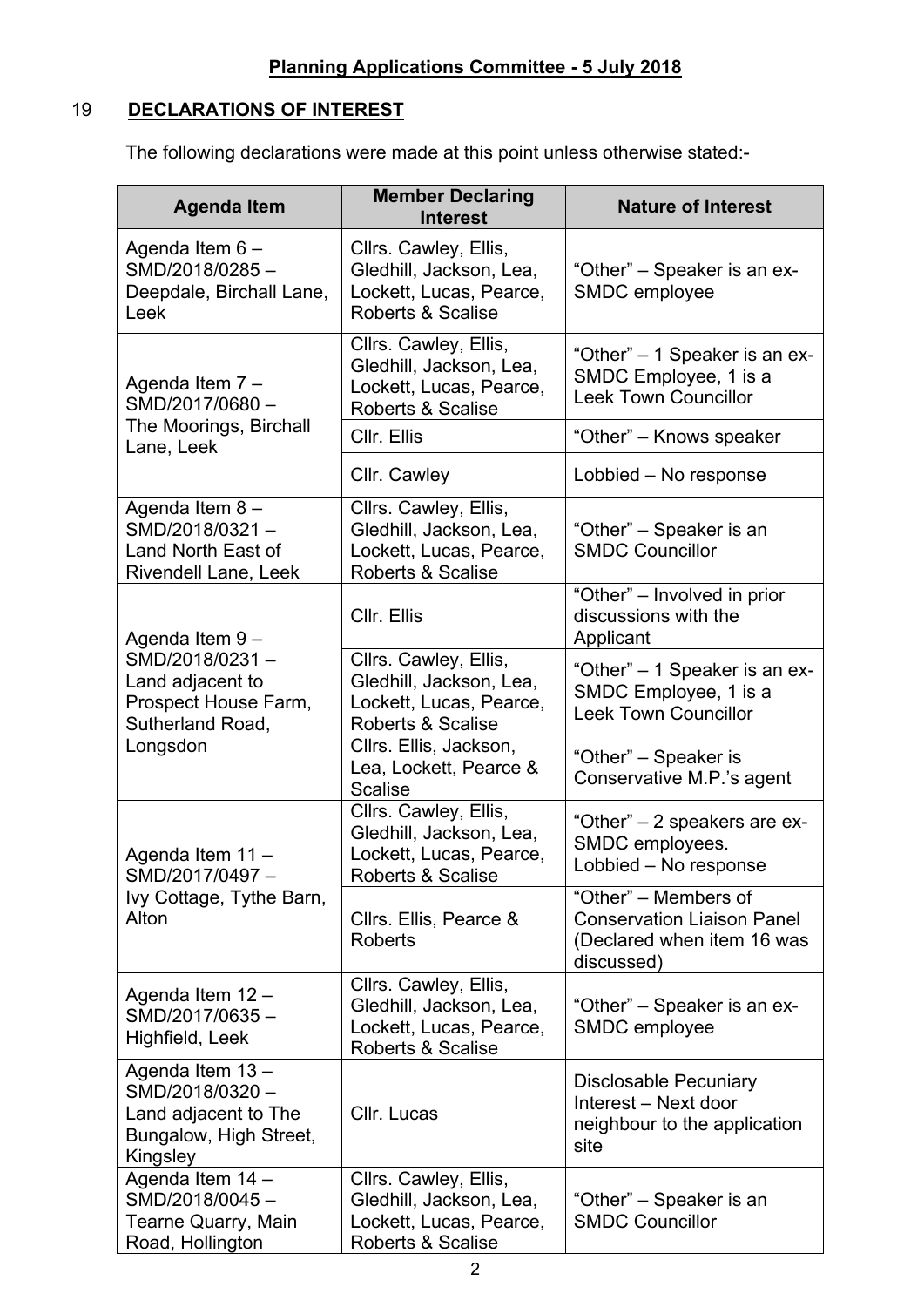| <b>Agenda Item</b>                                                                  | <b>Member Declaring</b><br><b>Interest</b>                                                                  | <b>Nature of Interest</b>                                                                                                                                                                                                         |  |
|-------------------------------------------------------------------------------------|-------------------------------------------------------------------------------------------------------------|-----------------------------------------------------------------------------------------------------------------------------------------------------------------------------------------------------------------------------------|--|
|                                                                                     | Cllr. Pearce                                                                                                | "Other" Knows speaker<br>through being Chair of<br><b>Checkley Parish Council</b><br>(declared when the item was<br>discussed).<br>"Other" – Has a site for<br>inclusion in the ongoing<br><b>Checkley Neighbourhood</b><br>Plan. |  |
| Agenda Item 15 -<br>SMD/2018/0141 - Alton<br><b>Towers</b>                          | Cllrs. Ellis, Pearce &<br><b>Roberts</b>                                                                    | "Other" – Conservation<br>Liaison Panel members<br>(Declared when item 16 was<br>discussed)                                                                                                                                       |  |
|                                                                                     | Cllr. Ellis                                                                                                 | "Other" – Knows the<br>applicant                                                                                                                                                                                                  |  |
| Agenda Item 16 -<br>SMD/2018/0201 &<br>SMD/2017/0217-<br>1 Brook Cottages,<br>Endon | Cllrs. Ellis, Pearce &<br><b>Roberts</b>                                                                    | "Other" – Members of the<br><b>Conservation Liaison Panel</b><br>(Declared when the matter<br>was discussed).                                                                                                                     |  |
|                                                                                     | Cllrs. Cawley, Ellis,<br>Gledhill, Jackson, Lea,<br>Lockett, Lucas, Pearce,<br><b>Roberts &amp; Scalise</b> | "Other" – Speaker is an ex-<br>SMDC employee                                                                                                                                                                                      |  |

## 20 **SMD/2018/0285 - LAND ADJACENT TO DEEPDALE, BIRCHALL LANE, LEEK.**

## **FULL PLANNING APPLICATION FOR THE ERECTION OF 1 DWELLING AND DETACHED GARAGE FOR MR. P. COOPER.**

(Report recommended Approval)

*(All Councillors present had declared "other" interests.)*

Representations received from the undermentioned speakers:-

## **Against the application:**

Mr. Tony Matthews - Objector

A letter of objection from Ward Councillor Darren Price, who was unable to attend the meeting, was precised by the Chair.

## **For the application:**

Mrs. Teresa Critchlow - Applicant's Agent

- NOTED 1. Previous outline permission for 1 dwelling on the site approved at appeal in January 2018.
	- 2. Late Representations Report (LRR) contained 1 further letter relating to conditions regarding the road and construction.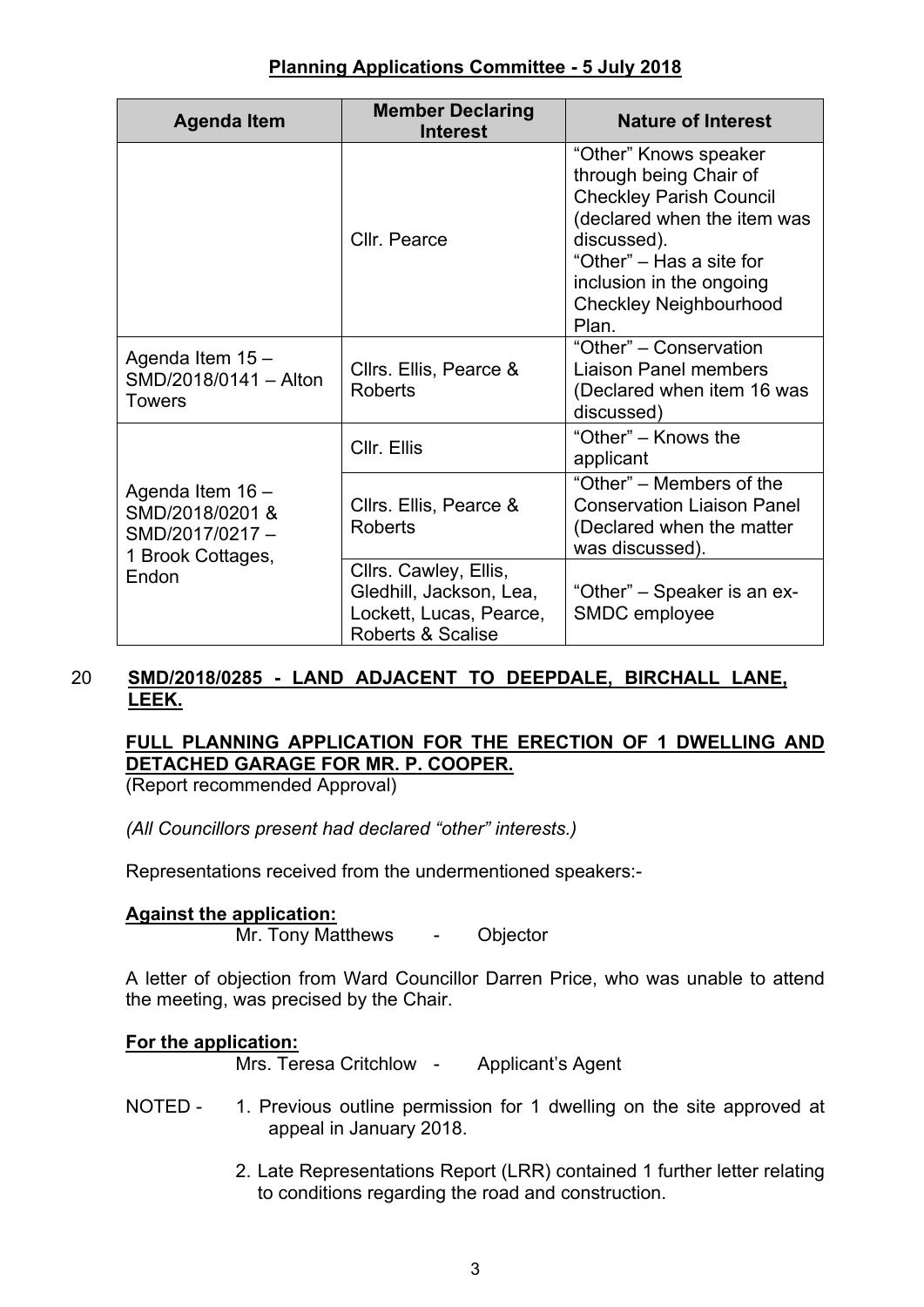**RESOLVED** – That the application be **APPROVED** for the reasons and based on the policies contained in the report, subject to the conditions and informatives also contained in the report.

(Proposed by Councillor Lockett and seconded by Councillor Pearce.)

## 21 **SMD/2017/0680 - THE MOORINGS, BIRCHALL LANE, LEEK.**

## **OUTLINE APPLICATION FOR THE ERECTION OF UP TO 3 DWELLINGS FOR MR. K. WRIGHT.**

(Report recommended Approval)

*(All Councillors present had declared "other" interests, Councillor Cawley had declared a lobbying interest.)*

Representations received from the undermentioned speakers:-

#### **Against the application:**

| Mr. Steven Wales       | $\sim$            | Objector                 |
|------------------------|-------------------|--------------------------|
| Mr. Paul Swinson       | $\sim$            | Objector                 |
| Mr. Steve Hilton       | $\sim$ 100 $\sim$ | Objector                 |
| Cllr. Mike Worthington | $\sim$            | <b>County Councillor</b> |

- NOTED 1. LRR contained: a) a letter from Ward Councillor Darren Price, b) a letter requesting deferral pending the outstanding appeal and c) officer reference to Core Strategy Policy SS1a.
	- 2. Members noted that the better access for the site visit prior to this meeting allowed them to understand the topography of the site.

**RESOLVED** – That, contrary to officer recommendation, the application be **REFUSED** for the reasons and based on the policies set out below:-

#### **Reasons / Policies**

• Policies DC1 & DC3 – Insufficient information provided, particularly with regard to the treatment of the significant level changes across the site to satisfactorily demonstrate that up to 3 dwellings could be accommodated on the site without harm to the character and appearance of the area.

(Proposed by Councillor Lockett and seconded by Councillor Roberts.)

#### 22 **SMD/2018/0321 - LAND ON THE NORTH EAST SIDE OF RIVENDELL LANE, LEEK.**

**ERECTION OF A DETACHED DWELLING FOR BIRCHENDEL HOLDINGS LTD.** (Report recommended Approval)

*(All Councillors present had declared "other" interests.)*

Representations received from the undermentioned speakers:-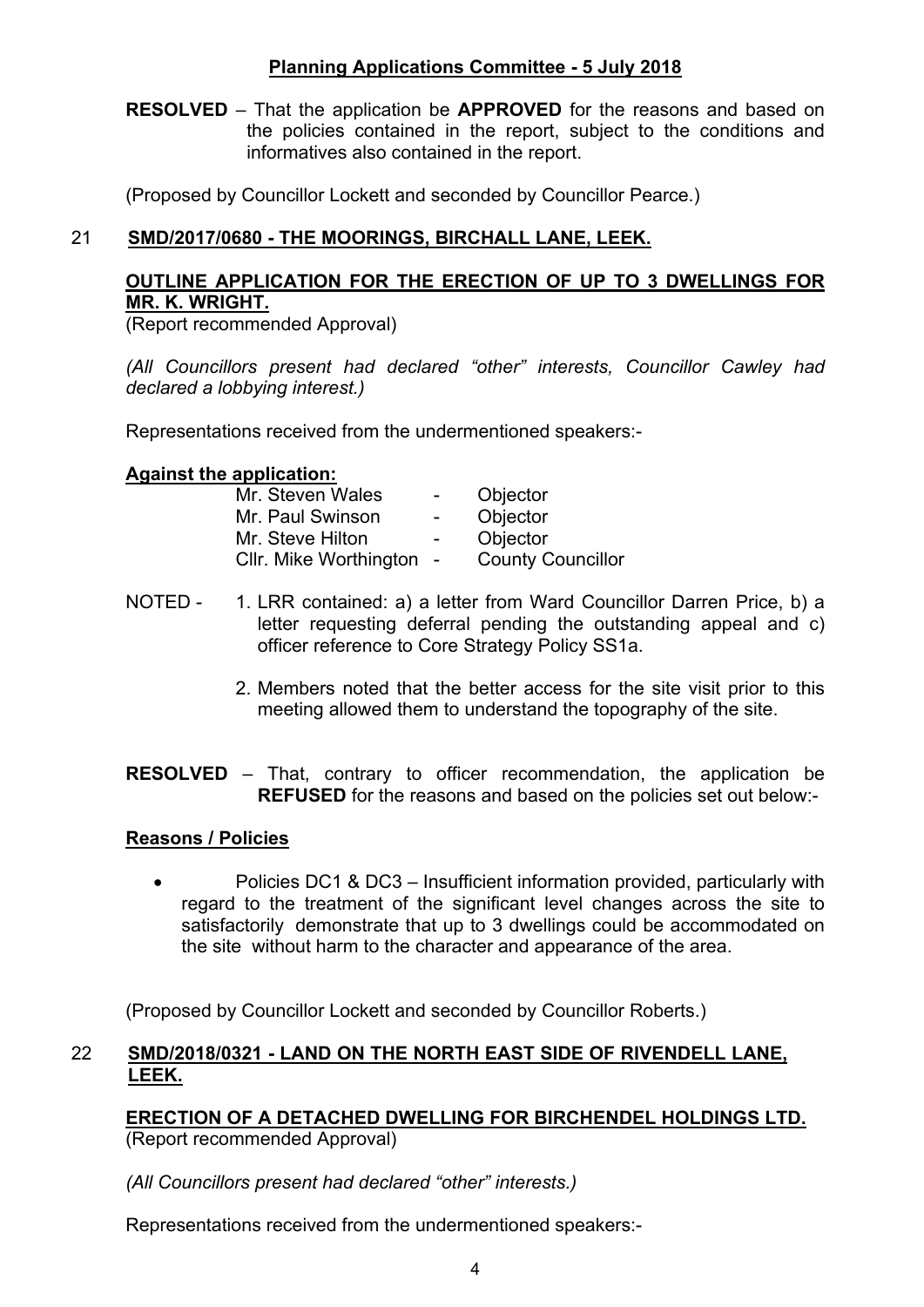#### **Against the application:**

| Mr. Phil Cullerton     |  |
|------------------------|--|
| Cllr. Mike Worthington |  |

Objector **County Councillor** 

- NOTED 1. LRR contained: a) letter from Ward Councillor Darren Price, b) request for an informative from SMDC Ecology officer regarding birds, c) approval response from Leek Town Council and d) 3 further letters with comments.
	- 2. 2 previous applications for 2 dwellings on the site had been refused by the committee in 2017 & 2018.
	- 3. Legal Advisor confirmed that, with no 5 year Housing Land Supply, the presumption should be in favour of development unless there was significant and demonstrable harm. Any subsequent appeal in the event of refusal could result in an award of costs against SMDC if the Planning Inspector deemed unreasonable behaviour.
	- 4. Additional condition requested for removal of the existing gate and installation of a boundary wall to replace it.

Councillor Lockett proposed **REFUSAL** of the application, however the motion was not seconded.

**RESOLVED** – That the application be **APPROVED** for the reasons and based on the policies contained in the report, subject to the conditions and informatives also contained, together with the additional condition referred to above regarding the gate and boundary wall.

(Proposed by Councillor Scalise and seconded by Councillor Pearce.)

## 23 **SMD/2018/0231 - LAND ADJACENT TO PROSPECT HOUSE FARM, SUTHERLAND ROAD, LONGSDON.**

**OUTLINE PERMISSION FOR ERECTION OF A SINGLE DWELLING AND GARAGE INCLUDING ACCESS AND LAYOUT WITH ALL OTHER MATTERS RESERVED FOR MR. AND MRS. CARTER.**

(Report recommended Approval)

*(Councillor Ellis had declared an "other" interest as he had entered into discussions with the applicant and left the room, taking no part in the discussion or vote. All Councillors present had declared "other" interests.)*

Councillor Roberts took the Chair as Vice-Chair.

Representations received from the undermentioned speakers:-

#### **Against the application:**

| <b>CIIr. Norma Hawkins</b> | $\sim$                   | <b>Ward Councillor</b> |
|----------------------------|--------------------------|------------------------|
| Mr. Kevin Day              | $\sim$ 100 $\sim$        | Objector               |
| Miss Erica Hegewald        | $\overline{\phantom{0}}$ | Objector               |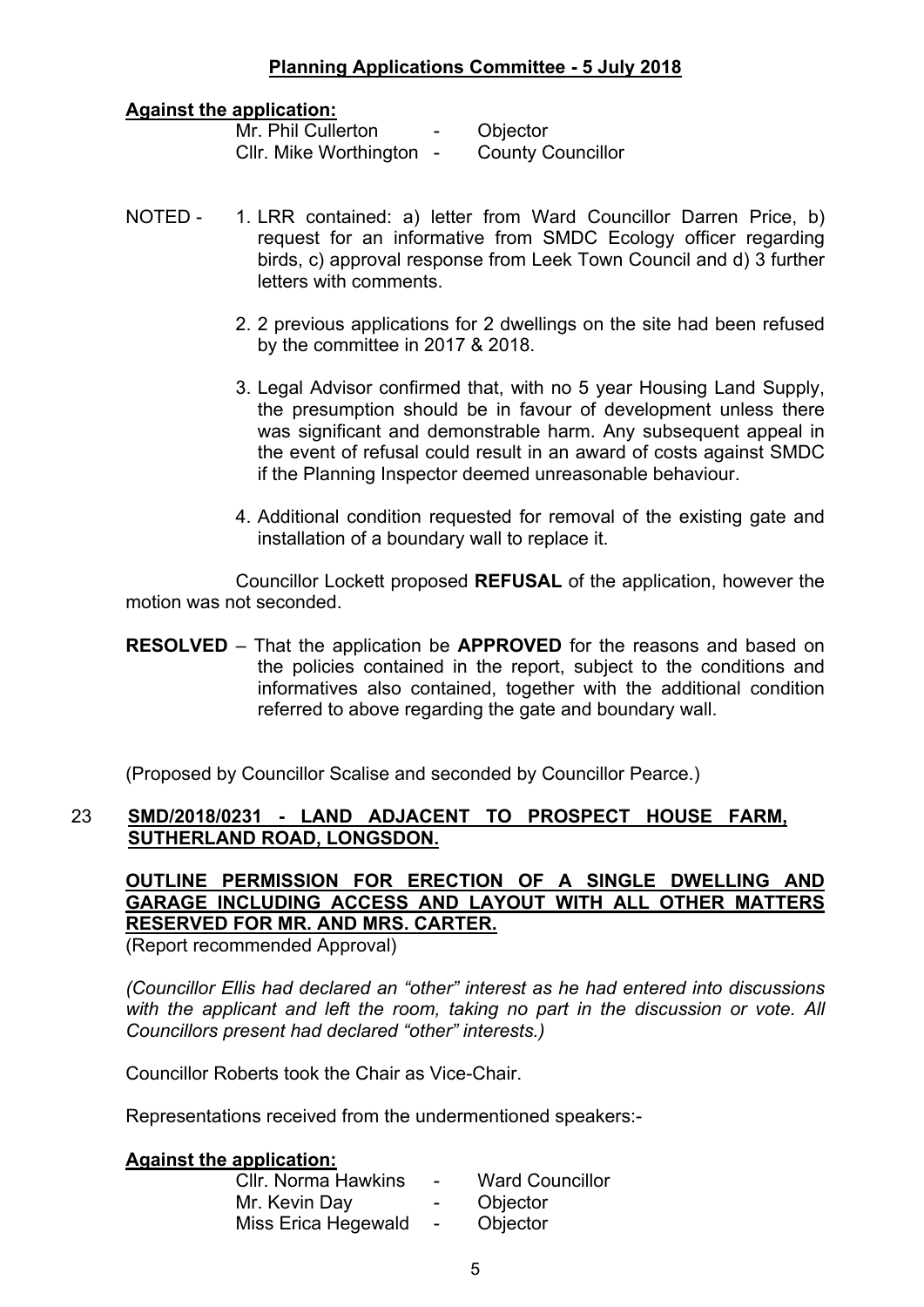Mr. Joseph Bratt had registered to speak against the application but declined to do so.

#### **For the application:**

Mrs. Teresa Critchlow - Applicant's Agent

- NOTED 1. LRR contained a request for an additional condition removing Permitted Development Rights.
	- 2. Speaker produced a 'Deed of Easement' relating to sewer pipes running under the site. Legal Advisor confirmed that this was a Civil matter, not a Material Planning Consideration.
	- 3. Confirmed that there was no public sewer system in the area.
	- 4. Additional Grampian-style condition agreed regarding drainage, the scheme to be agreed prior to grant and thereafter implemented. Authority for the wording to be delegated to officers and the Chair and to be agreed with the applicant prior to a Decision Notice being issued.
- **RESOLVED** That the application be **APPROVED** for the reasons and based on the policies contained in the report, subject to the conditions and informative contained in the report and the 2 additional conditions referred to above relating to Permitted Development Rights and Drainage.

(Proposed by Councillor Jackson and seconded by Councillor Pearce.)

### 24 **SMD/2017/0764 - ROCK HOUSE FARM, TOWN END ROAD, FOXT. \*\*DEFERRED\*\***

**REMOVAL OF CONDITION 3 OF PERMISSION SMD/2003/0415 TO ALLOW HOLIDAY LETS TO BE USED AS MARKET-VALUE DWELLINGS FOR MR. & MRS. LOCKWOOD.**

The application was deferred by officers prior to the meeting.

## 25 **SMD/2017/0497 - IVY COTTAGE, TYTHE BARN, ALTON.**

## **DEMOLITION OF IVY COTTAGE AND ERECTION OF 1 REPLACEMENT DWELLING AND 10 DWELLINGS WITH CONSTRUCTION OF NEW ROAD ACCESS FOR VITAL CONSTRUCTION LTD.**

(Report recommended Approval, subject to a S.106 agreement)

*(All Councillors present had declared "other" and lobbying interests.)*

The Chairman re-took the Chair.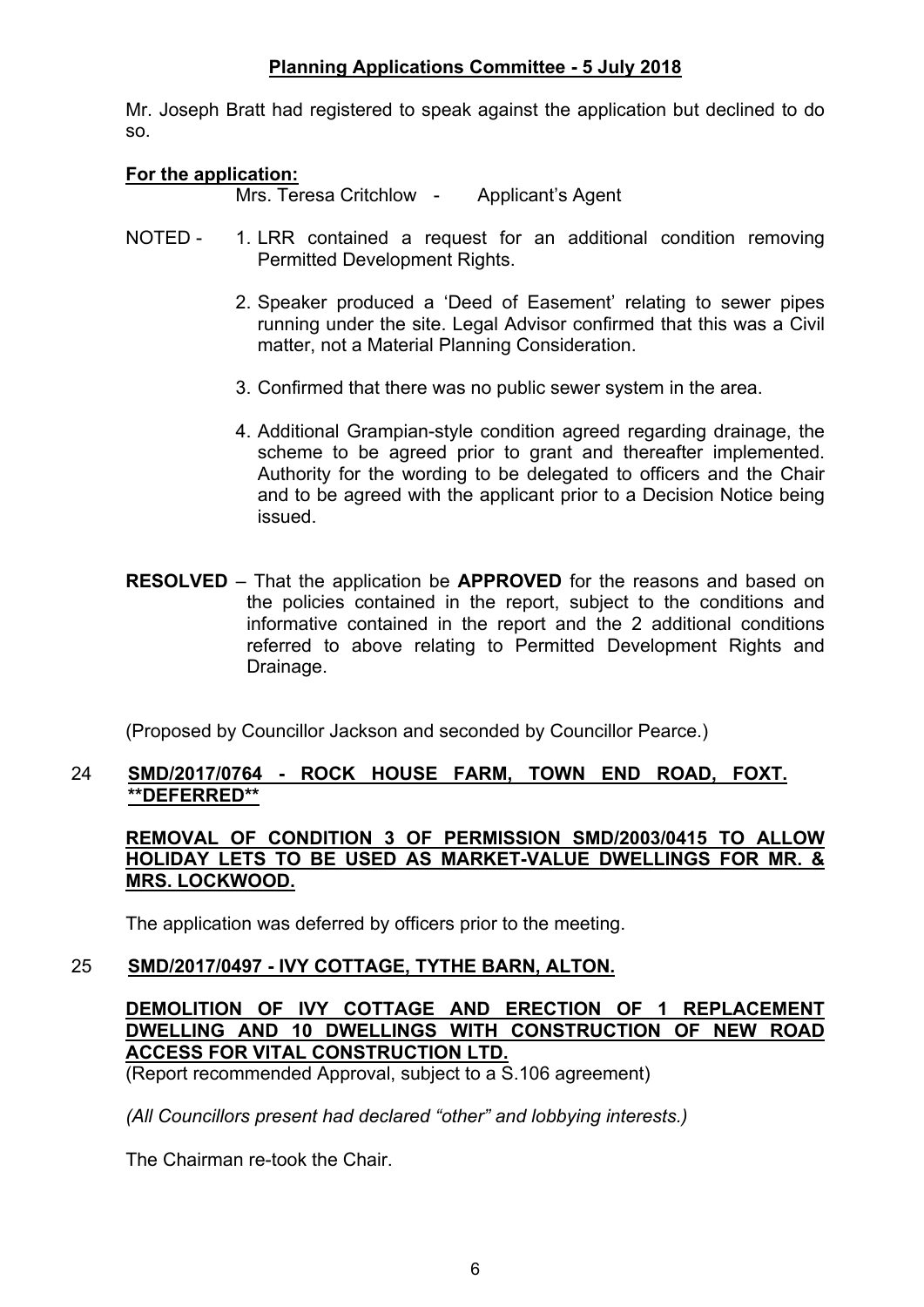Representations received from the undermentioned speakers:-

#### **Against the application:**

| Mr. Mike Sutcliffe | Objector |
|--------------------|----------|
| Ms. Maggie Peet    | Objector |
| Mr. Charles Harris | Objector |

#### **For the application:**

| Mr. Will Thompson     | Developer         |
|-----------------------|-------------------|
| Mrs. Teresa Critchlow | Applicant's Agent |

- NOTED 1. LRR contained; a) confirmation by the agent that 2 recent bat surveys had been done, b) SMDC Trees Officer comments, c) SCC Highways Officer comments.
	- 2. Further late objection received from Staffordshire Wildlife Trust, precised by the officer.
	- 3. Agent corrected the total number of houses quoted in the report from 12 to 11.
	- 4. Additional condition requested for the stone frontage to the site to reuse the stone from the demolished 'Ivy Cottage'.

It was **PROPOSED** by Councillor Jackson and **SECONDED** by Councillor Ellis that the application be **APPROVED**. Upon being put to the vote, there was a parity of votes. The Chair the used his casting vote to **APPROVE** the application for the reasons and based on the policies contained in the report, subject to the conditions and informatives contained in the report and the additional condition referred to above regarding the use of stone.

(Proposed by Councillor Jackson and seconded by Councillor Ellis.)

#### 26 **SMD/2017/0635 - HIGHFIELD, LEEK.**

# **PROPOSED OUTLINE PLANNING PERMISSION WITH ALL MATTERS RESERVED (EXCEPT ACCESS) FOR THE ERECTION OF DWELLINGS FOR SAMMONS ARCHITECTURAL.**

(Report recommended Refusal)

*(All Councillors present had declared "other" interests.)*

Representations received from the undermentioned speakers:-

| <b>Against the application:</b><br>Mrs. Alison Ricketts<br>Mr. Neal Simpson | $\overline{\phantom{0}}$ | Objector<br>Objector |
|-----------------------------------------------------------------------------|--------------------------|----------------------|
| For the application<br>Mrs. Teresa Critchlow -                              |                          | Applicant's Agent    |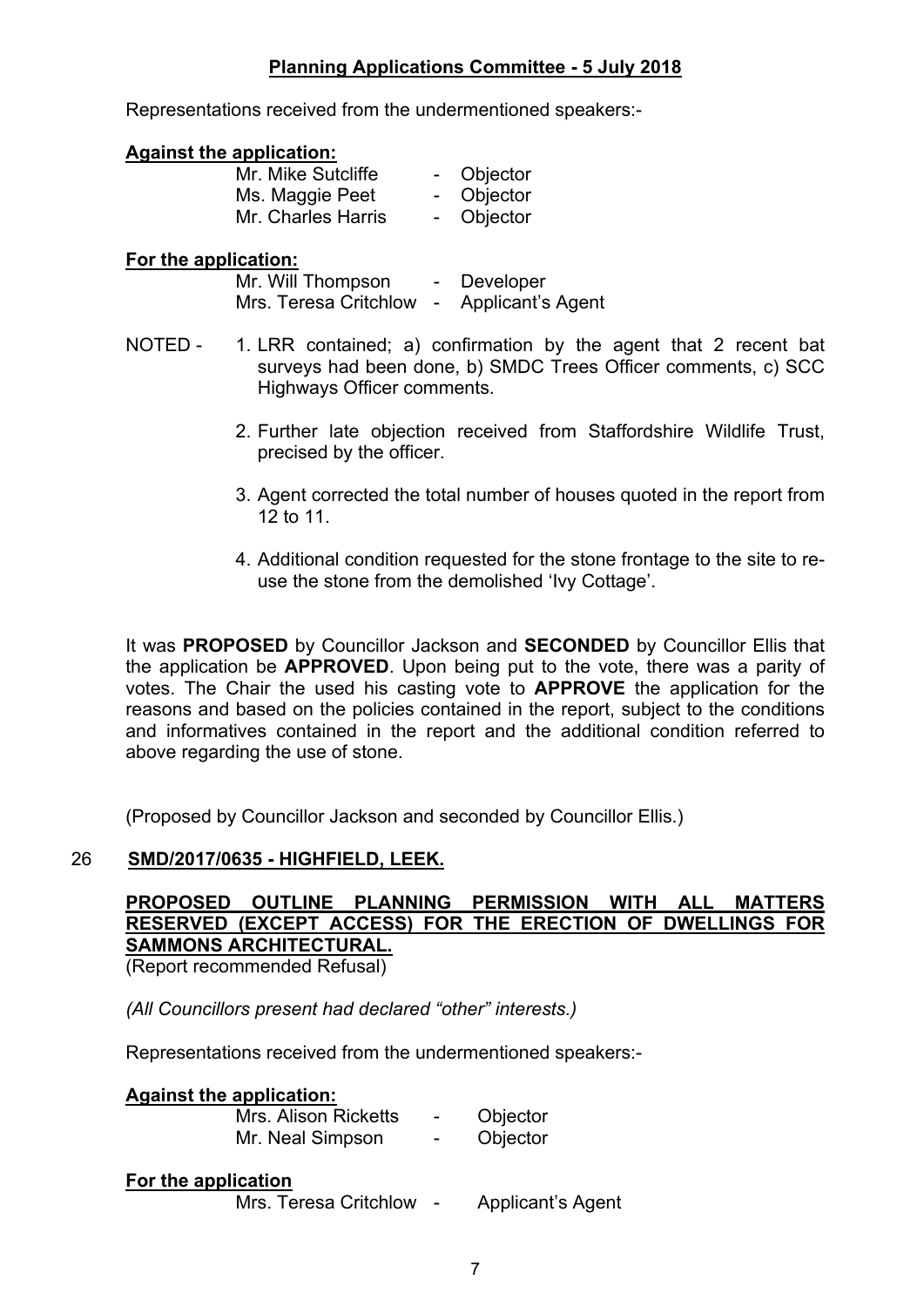- NOTED 1. Councillors Pearce and Riley confirmed that they did not take part in the site visit.
	- 2. Members were also concerned regarding road safety around the junction with the A523.
- **RESOLVED** That the application be **REFUSED** for the reasons and based on the policies contained in the report and an informative regarding highway safety.

(Proposed by Councillor Lockett and seconded by Councillor Roberts.)

#### 27 **SMD/2018/0060 - LAND ADJACENT THE BUNGALOW, HIGH STREET, KINGSLEY.**

**RESERVED MATTERS APPLICATION FOR THE ERECTION OF 1 No. DWELLING ON LAND OFF EXISTING ACCESS ROUTE FOR MR. S. DAWSON.** (Report recommended Approval)

*(Councillor Lucas had declared a Disclosable Pecuniary Interest, left the room and took no part in the discussion or vote.)*

#### **For the application:**

Mr. Sam Dawson - Applicant

- NOTED 1. Applicant noted the neighbours' concerns regarding lack of information forwarded to them and undertook to consult with them fully in the event of approval.
- **RESOLVED** That the application be **APPROVED** for the reasons and based on the policies contained in the report, subject to the conditions also contained in the report.

(Proposed by Councillor Roberts and seconded by Councillor Ellis.)

#### 28 **SMD/2018/0045 - TEARNE QUARRY, MAIN ROAD, HOLLINGTON.**

**DEMOLITION OF EXISTING OFFICES AND WORKSHOP BUILDINGS AND REDEVELOPMENT FOR NINE DWELLINGS FOR MR. R. OLDHAM.** (Report recommended Refusal)

*(All Councillors present had declared "other" interests.)*

Representations received from the undermentioned speakers:-

#### **Against the application:**

| <b>CIIr. Peter Wilkinson</b> | - On behalf of the Ward Councillor   |
|------------------------------|--------------------------------------|
| Mr. Graham Perry             | - Applicant's Agent                  |
| Mr. Richard Oldham           | - Applicant                          |
| Ms. Melanie Swanwick -       | Chair of Hollington Residents' Group |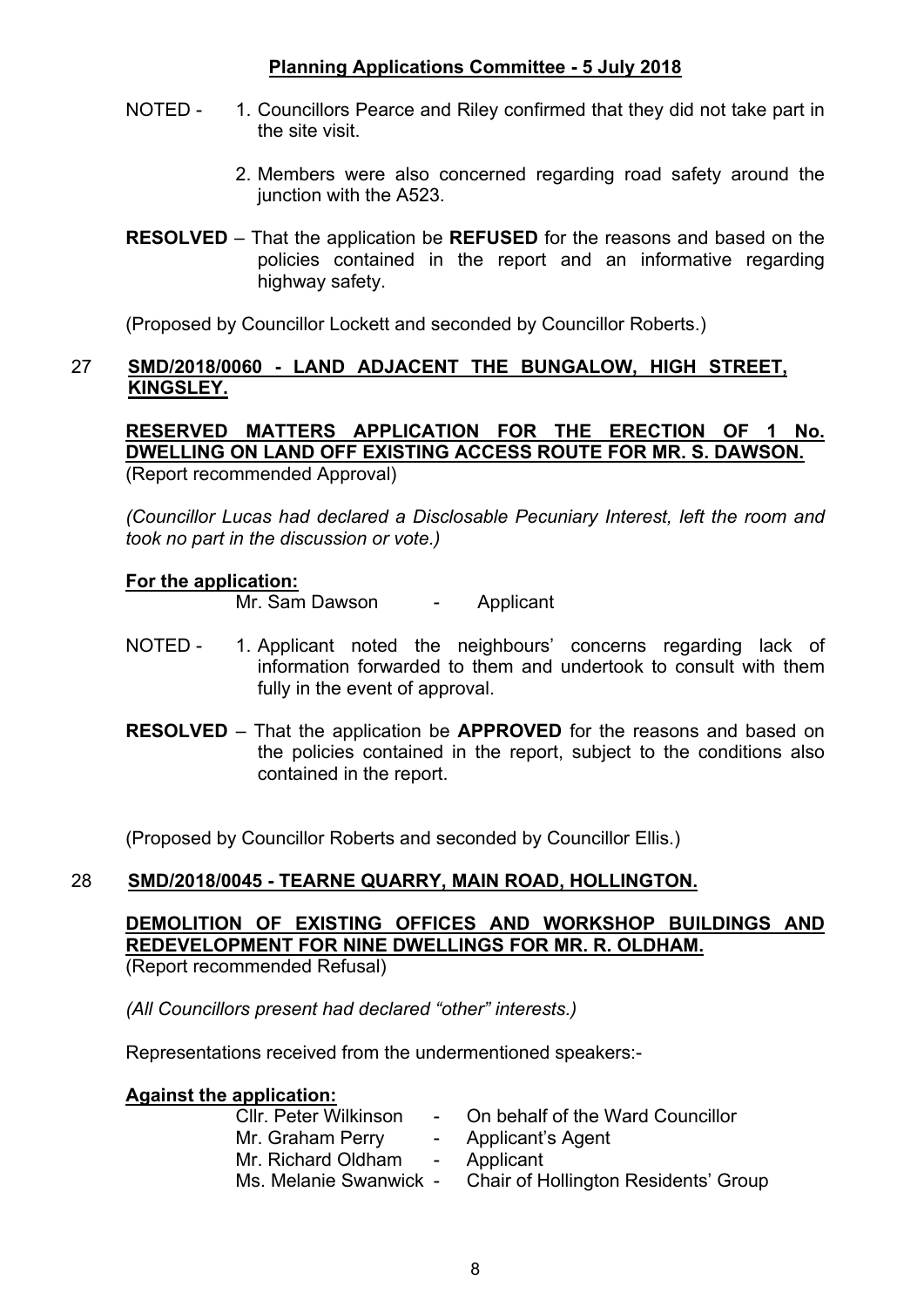- NOTED 1. LRR contained a) letter from Applicant's Agent addressing the reasons for refusal, b) further information from the Applicant's Noise Consultant, together with comment from the Environmental Health Officer and c) further Planning Officer comment.
	- 2. Applicant confirmed that the increase from 7 houses on the previous application to 9 on this application was due to a reduction in the size of each property.
	- 3. Confirmed that issues still remained regarding the location of Plot 1 and the specifications of the bunding.
	- 4. Councillor Pearce declared "other" interests. A speaker was a previous member of Checkley Parish Council. He had a site for possible inclusion in the ongoing Checkley Neighbourhood Plan.
- Councillor Lockett proposed **REFUSAL** of the application. However, the motion was not seconded.
- Councillor Jackson proposed **APPROVAL** for the application. However, the motion was not seconded.
- **RESOLVED** That the application be **DEFERRED** for further negotiations to take place between the applicant and Officers to address the issues of the amenity of plot 1 with regard to the extant quarry permission, the bunding at the rear and the outstanding objection from the Environment Agency.

(Proposed by Councillor Roberts and seconded by Councillor Cawley.)

#### 29 **SMD/2018/0141 - ALTON TOWERS.**

## **APPLICATION FOR 102 ACCOMMODATION PODS, SHOWER AND TOILET FACILITY BUILDING, ENTRANCE FEATURE, HARD AND SOFT LANDSCAPING, PARKING AND DRAINAGE WORKS FOR ALTON TOWERS.**

(Report recommended Approval)

Representation received from the undermentioned:

#### **For the application**

Ms. Janet Gurr - Applicant

Mr. Neil Walker (Applicant) had registered to speak for the application, but declined to speak.

- NOTED 1. The application was deferred from the meeting of 7 June 2018 for discussions between the Applicant and Officers regarding the layout of the pods and the design and siting of the facilities building.
	- 2. Concern expressed regarding cars parked on the grassed area adjacent to the site when visited prior to the meeting. Applicant confirmed that a bund would be installed preventing parking in the area.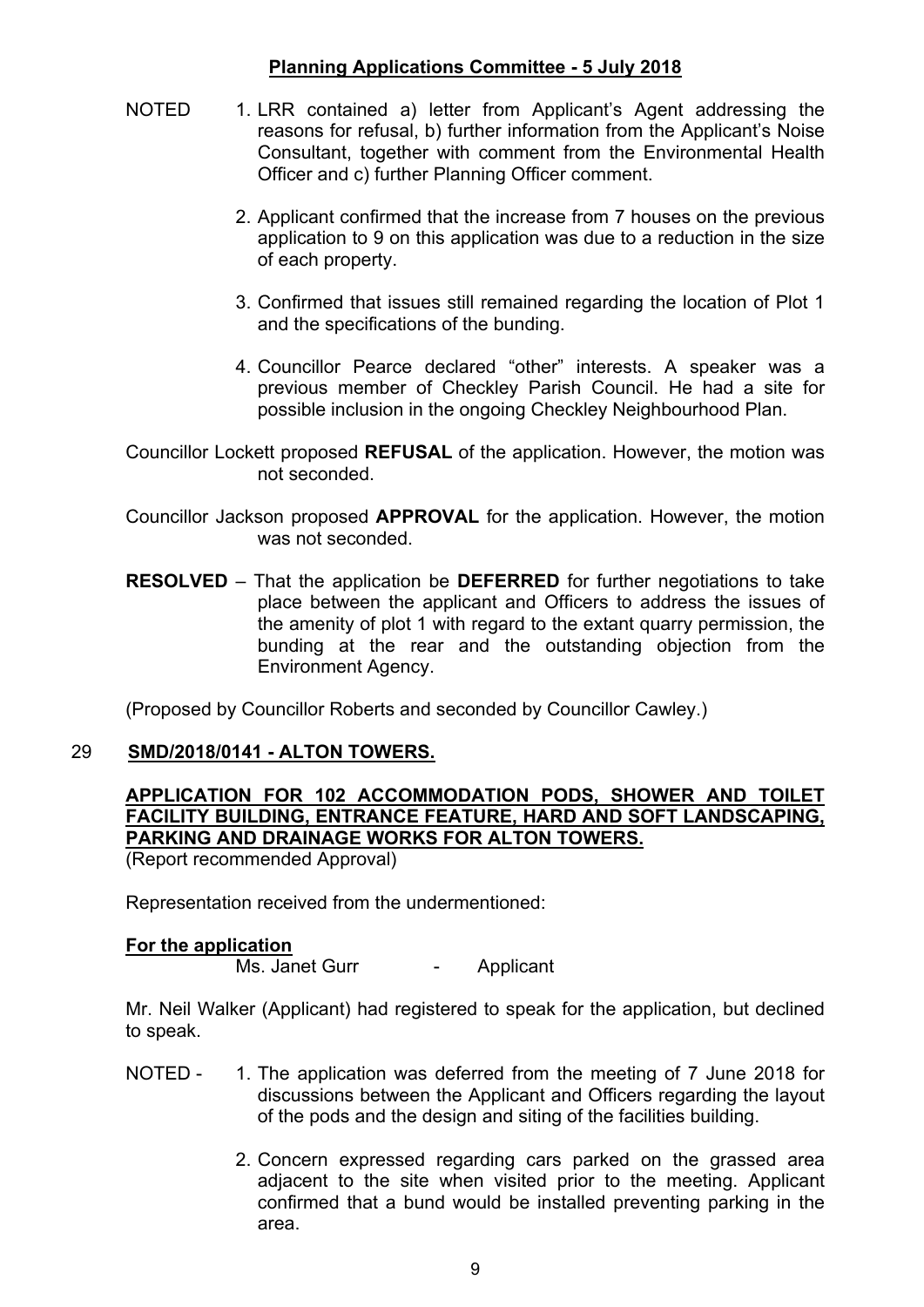**RESOLVED** – That the application be **APPROVED** for the reasons and based on the policies contained in the report, subject to the conditions and informatives also contained in the report.

(Proposed by Councillor Roberts and seconded by Councillor Gledhill.)

## 30 **SMD/2018/0201 (PLANNING REF) SMD/2017/0217 (LBC REFERENCE) - 1 BROOK COTTAGES, ENDON.**

**APPLICATION FOR THE ERECTION OF A SUN ROOM – RE-SUBMISSION OF SMD/2017/0139 AND SMD/2017/0170 (LBC) FOR MR. D. AND MRS. S. WOOD.** (Report recommended Refusal)

*(Councillor Ellis had declared an "other" Interest, left the room and took no part in the discussion or vote. All Councillors present had declared "other" interests.)*

Councillor Roberts took the Chair as Vice-Chair.

Representations received from the undermentioned speakers:-

#### **For the application:**

Mr. Darren Wood - Applicant Mrs. Teresa Critchlow - Applicant's Agent

- NOTED 1. Councillors Ellis, Roberts and Pearce declared "other" interests as members of the Conservation Liaison Panel, which had previously considered this matter.
	- 2. Historically, the building had effectively rotated 180 degrees, with the front of the property becoming the rear.
	- 3. This was a revised scheme, with a previous scheme having been submitted in 2017 which was refused by committee.

**RESOLVED** – That, contrary to officer recommendation, the application be **APPROVED** for the reason stated below and power delegated to officers to agree conditions :-

#### **Reason:**

The development would cause no harm to the Listed Building.

(Proposed by Councillor Lockett and seconded by Councillor Jackson.)

#### 31 **SMD/2018/0144 - CROFT HOUSE, STATION ROAD, ALTON.**

## **CHANGE OF USE FROM DWELLINGHOUSE (C3) TO RESIDENTIAL INSTITUTION PROVIDING CARE FOR UP TO 3 CHILDREN FOR MRS. LESLEY HERNE.**

(Report recommended Approval)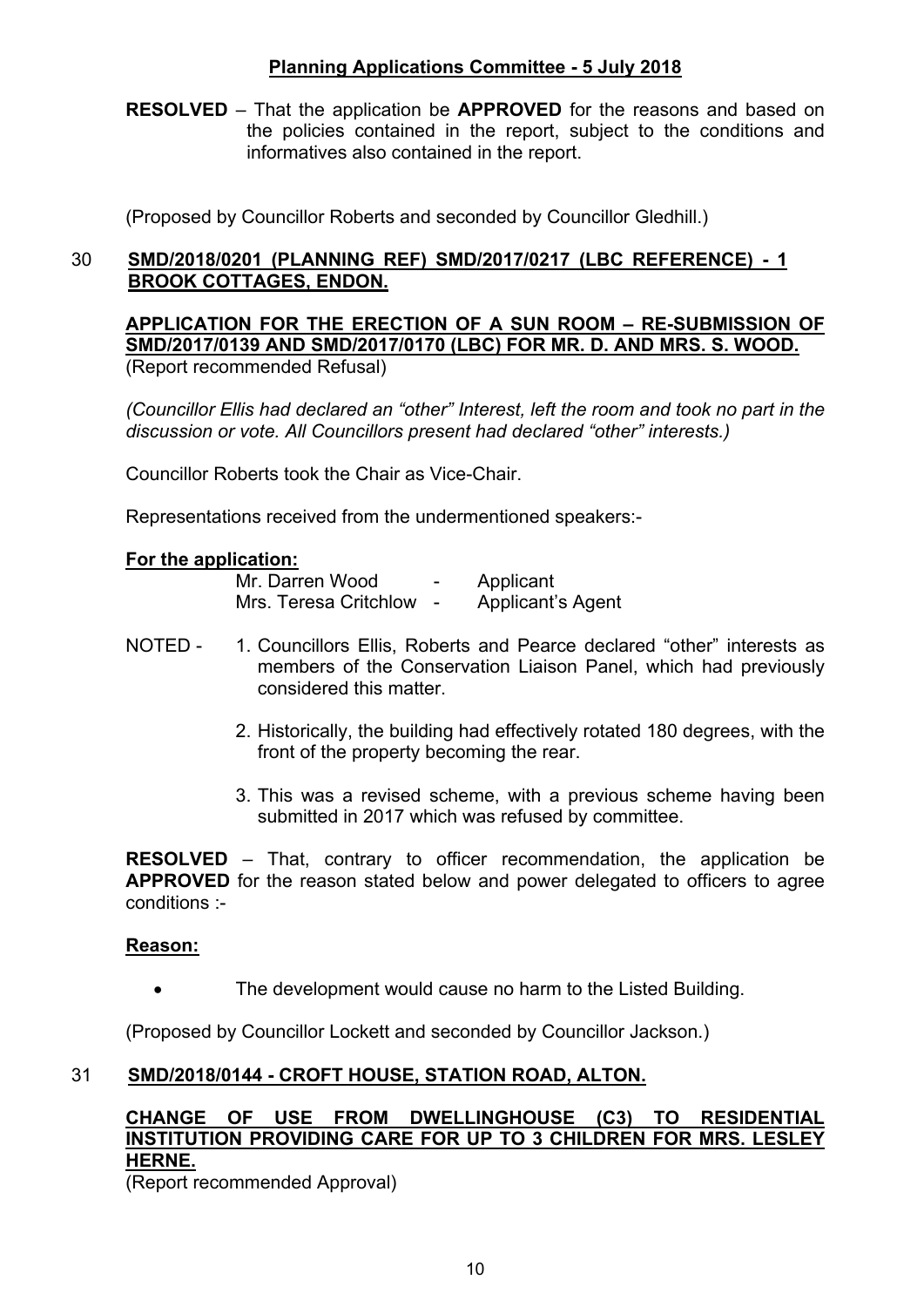Representation received from the following speaker:-

#### **For the application:**

Mrs. Lesley Hearne - Applicant

- NOTED 1. LRR contained a) clarification of the correct address for the property, b) letter from the Applicant clarifying the number of occupants and the ratio of staff to children, c) removal of condition 1, amendment of condition 2 and a request for an additional condition regarding parking provision, d) letter of objection and e) Officer comments.
	- 2. Clarified by Legal Advisor that members were proposing that delegated authority was to be given for officers to agree a) condition for 3 parking spaces, able to exit forwards, before grant and thereafter implemented, b)  $3 : 3$  staff to pupil ratio and c)  $3$  year time limit.
- **RESOLVED** That the application be **APPROVED** for the reasons and based on the policies contained in the report, subject to the removal of condition 1, amendment of condition 2 and the additional condition related to parking as referred to above.

(Proposed by Councillor Gledhill and seconded by Councillor Jackson.)

### 32 **APPEALS REPORT.**

Jane Curley – Senior Planning Officer – presented the report which showed:-

- Appeals submitted None
- Appeal decisions received 3, detailed as follows:-

| <b>Reference</b> | <b>Address</b>         | <b>Decision</b><br><b>Date</b> | <b>Recomm</b><br>endation | <b>Decision</b> | <b>Appeal</b><br><b>Decision</b> |
|------------------|------------------------|--------------------------------|---------------------------|-----------------|----------------------------------|
|                  |                        |                                |                           |                 |                                  |
| <b>SMD/2017</b>  | 6 Market Place,        | 18 December                    | Refuse                    | Refused         | 31 May 2018 -                    |
| /0388            | Leek                   | 2017                           |                           |                 | <b>Dismissed</b>                 |
|                  |                        | Delegated                      |                           |                 |                                  |
| <b>SMD/2018</b>  | 5<br><b>Badgers</b>    | 26<br>February                 | Refuse                    | Refused         | 21 June 2018                     |
| /0001            | Croft,                 | 2018                           |                           |                 | - Allowed                        |
|                  | Werrington             | Delegated                      |                           |                 |                                  |
| <b>SMD/2017</b>  | Stable,<br><b>The</b>  | 19<br>January                  | Refuse                    | Refused         | 22 June 2018                     |
| /0705            | <b>Mollats</b><br>Wood | 2018                           |                           |                 | - Dismissed                      |
|                  | Road, Leek             | Delegated                      |                           |                 |                                  |

It was noted that costs were awarded against the Council in the third appeal case, relating to The Stable. Jane Curley outlined that this had been a partial award and confirmed the circumstances that had led to the award being made. Essentially the Case Officer had submitted the Council's Statement one day late. This had been rejected by PINS but after a challenge by the Council was later accepted. It was considered to be a slightly unfair award but nevertheless a new process had been put in place (automatic diary alerts) to ensure that this did not recur. The actual planning decision however was a good one for the Council.

**RESOLVED** – That the report be **NOTED**.